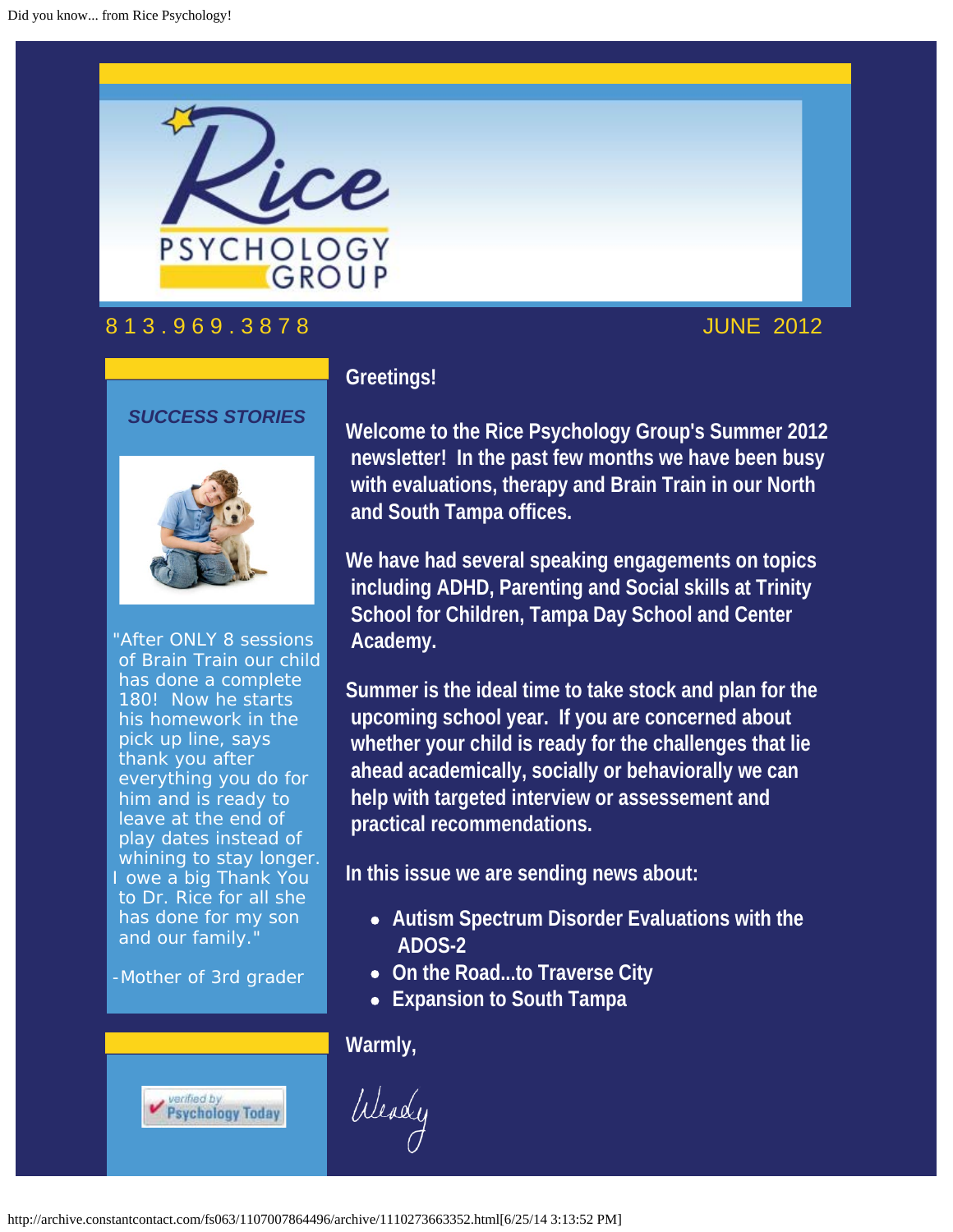**CONNECT WITH US**

**IN THE NEWS**

ampa Bay

woman

# **Wendy B. Rice, Psy.D.**



**Enjoying Summer Break!**

# **Autism Spectrum Disorders Evaluations: ADOS-2**

**We frequently get calls from parents and doctors seeking a high quality diagnostic evaluation to determine whether a child or adult has Autism or Asperger's Disorder or falls somewhere on the Autism Spectrum. Sometimes, ADHD, anxiety, and speech/language problems are part of the picture. Rice Psychology has added the Autism Diagnostic Observation Schedule - 2nd Edition (ADOS-2) to our testing library. The ADOS is the GOLD STANDARD for observational assessment of Austim Spectrum Disorder (ASD).**

# **Brain Train in Traverse City**

**Did you know that our Brain Train program is portable? Install it on your laptop, plug in some headphones, call to check in weekly and you're in business. Rice Psychology will be on the road this summer at**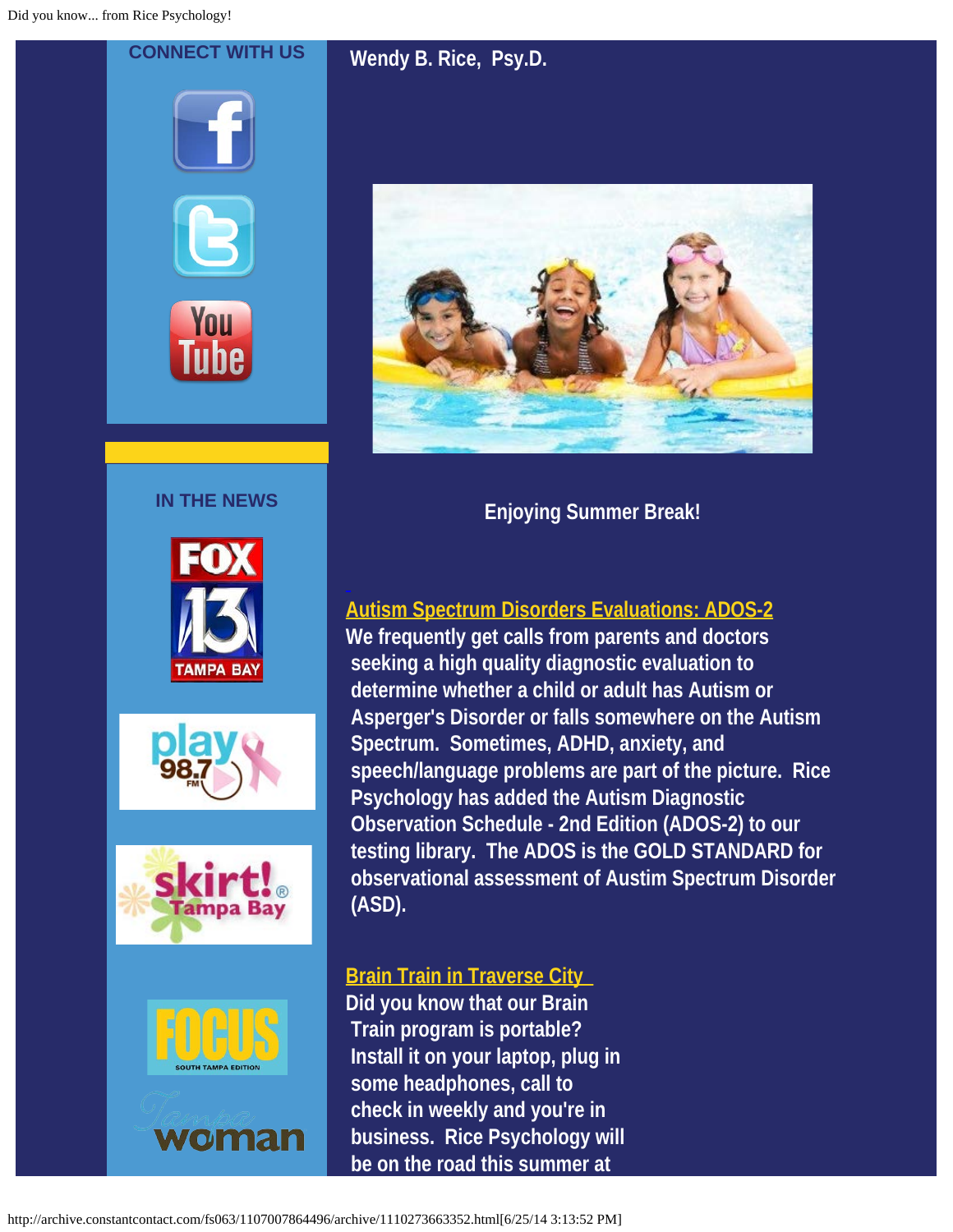





#### **HELPFUL LINKS**

**[Home Page](http://ricepsychology.com/?utm_source=June+2012+RPG+Newsletter&utm_campaign=June+2012+Newsletter&utm_medium=archive)**

**[Our Services](http://ricepsychology.com/how.php?utm_source=June+2012+RPG+Newsletter&utm_campaign=June+2012+Newsletter&utm_medium=archive)**

**[Meet Our Team](http://ricepsychology.com/who.php?utm_source=June+2012+RPG+Newsletter&utm_campaign=June+2012+Newsletter&utm_medium=archive)**



**Ph: 813-969-3878 Fax: 813-969-3887**

**[For Directions](http://ricepsychology.com/location.php?utm_source=June+2012+RPG+Newsletter&utm_campaign=June+2012+Newsletter&utm_medium=archive) North Tampa and South Tampa**



#### **Horse Shows By the Bay in**

 **Traverse City Michigan. While not competing in the Adult Hunter division with her horse Euphoric (AKA Sherman), our Dr. Wendy Rice will be spreading the word about how Brain Train is ideal for competitive athletes who need high levels of focus and memory to succeed. Check out our Facebook page in July for updates.**

#### **Services Available in South Tampa**

**We now offer appointments in our South Tampa location. Please contact us at 813-969-3878 for more information and to make an appointment.**

### **Rice Psychology Group About Us**

*Rice Psychology Group is a Tampa-based private practice founded by Dr. Wendy Rice, Licensed Psychologist, who opened her private practice in Tampa in 2001. With five psychologists and therapists on staff, Rice Psychology Group is dedicated to providing highly personalized and compassionate care in an environment that is both professional and relaxed.*

*Rice Psychology Group offers consultations and diagnostic interviews that serve as the first step in examining your concerns, determining a diagnosis, and forming a plan of action. We also offer testing and assessments that evaluate a client's neuropsychological functioning, identify strengths and weaknesses, and guide treatment recommendations. Based on the outcome of the diagnostic interviews*